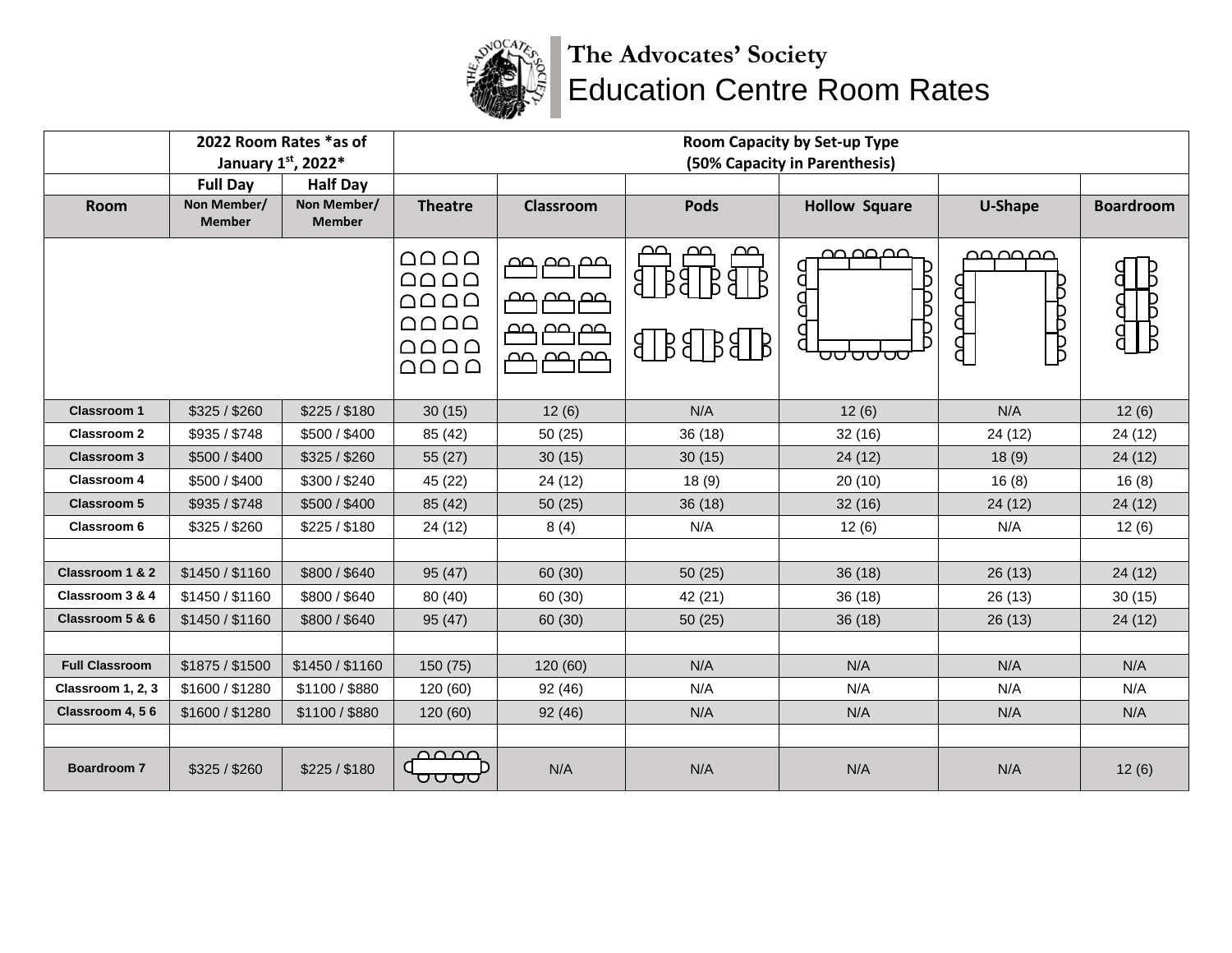

## **The Advocates' Society** Audio Visual Equipment Rental Fees

| <b>Equipment and A/V List</b>                             | <b>Non Member/ Member</b> |  |  |  |  |  |  |  |
|-----------------------------------------------------------|---------------------------|--|--|--|--|--|--|--|
|                                                           | <b>Price Per Day</b>      |  |  |  |  |  |  |  |
| <b>Displays</b>                                           |                           |  |  |  |  |  |  |  |
| LCD Projector (With screen, 4 total)                      | \$295/\$236               |  |  |  |  |  |  |  |
| Screen (Without projector, 4 total)                       | \$50/\$40                 |  |  |  |  |  |  |  |
| Portable TV/Confidence Monitor                            | \$150/\$120               |  |  |  |  |  |  |  |
| Hybrid Meeting Capability (including portable screen with | \$300/\$240               |  |  |  |  |  |  |  |
| connected audio and video capabilities and one laptop)    |                           |  |  |  |  |  |  |  |
| <b>Microphones</b>                                        |                           |  |  |  |  |  |  |  |
| Microphone: Gooseneck wired table top                     | \$25/\$20                 |  |  |  |  |  |  |  |
| Microphone: Wireless lapel or handheld                    | \$100/\$80                |  |  |  |  |  |  |  |
| Podium and microphone                                     | \$55/\$44                 |  |  |  |  |  |  |  |
| <b>Computers/Video and Data</b>                           |                           |  |  |  |  |  |  |  |
| Wired & Wireless Internet Connection                      | Complimentary             |  |  |  |  |  |  |  |
| Computer laptop (Windows)                                 | \$100/\$80                |  |  |  |  |  |  |  |
| Wireless remote                                           | \$40/\$32                 |  |  |  |  |  |  |  |
| Mouse                                                     | \$15/\$12                 |  |  |  |  |  |  |  |
| Power bar/Extension cords                                 | \$10/\$8                  |  |  |  |  |  |  |  |
| Speakers                                                  | Complimentary             |  |  |  |  |  |  |  |
| <b>Presentation</b>                                       |                           |  |  |  |  |  |  |  |
| Easel                                                     | \$10/\$8                  |  |  |  |  |  |  |  |
| Flipchart with paper pad and markers                      | \$20/\$8                  |  |  |  |  |  |  |  |
| Whiteboard with markers                                   | \$25/\$16                 |  |  |  |  |  |  |  |
| Portable Lectern                                          | \$50/\$40                 |  |  |  |  |  |  |  |
| Risers (Classrooms 3 & 4)                                 | Complimentary             |  |  |  |  |  |  |  |
| <b>Miscellaneous</b>                                      |                           |  |  |  |  |  |  |  |
| Photocopy Service (per page)                              | \$0.20/\$0.16             |  |  |  |  |  |  |  |
| Local Fax (per page)                                      | \$0.20/\$0.16             |  |  |  |  |  |  |  |
| Long distance Fax (per page)                              | \$2.00/\$1.60             |  |  |  |  |  |  |  |
| <b>Teleconferencing using Taiden System</b>               |                           |  |  |  |  |  |  |  |
| Conference system with 4 Complimentary Microphones        | \$150/\$120               |  |  |  |  |  |  |  |
| <b>Additional Conference Microphones</b>                  | \$25/\$20                 |  |  |  |  |  |  |  |
| *Above prices subject to 13% HST                          |                           |  |  |  |  |  |  |  |